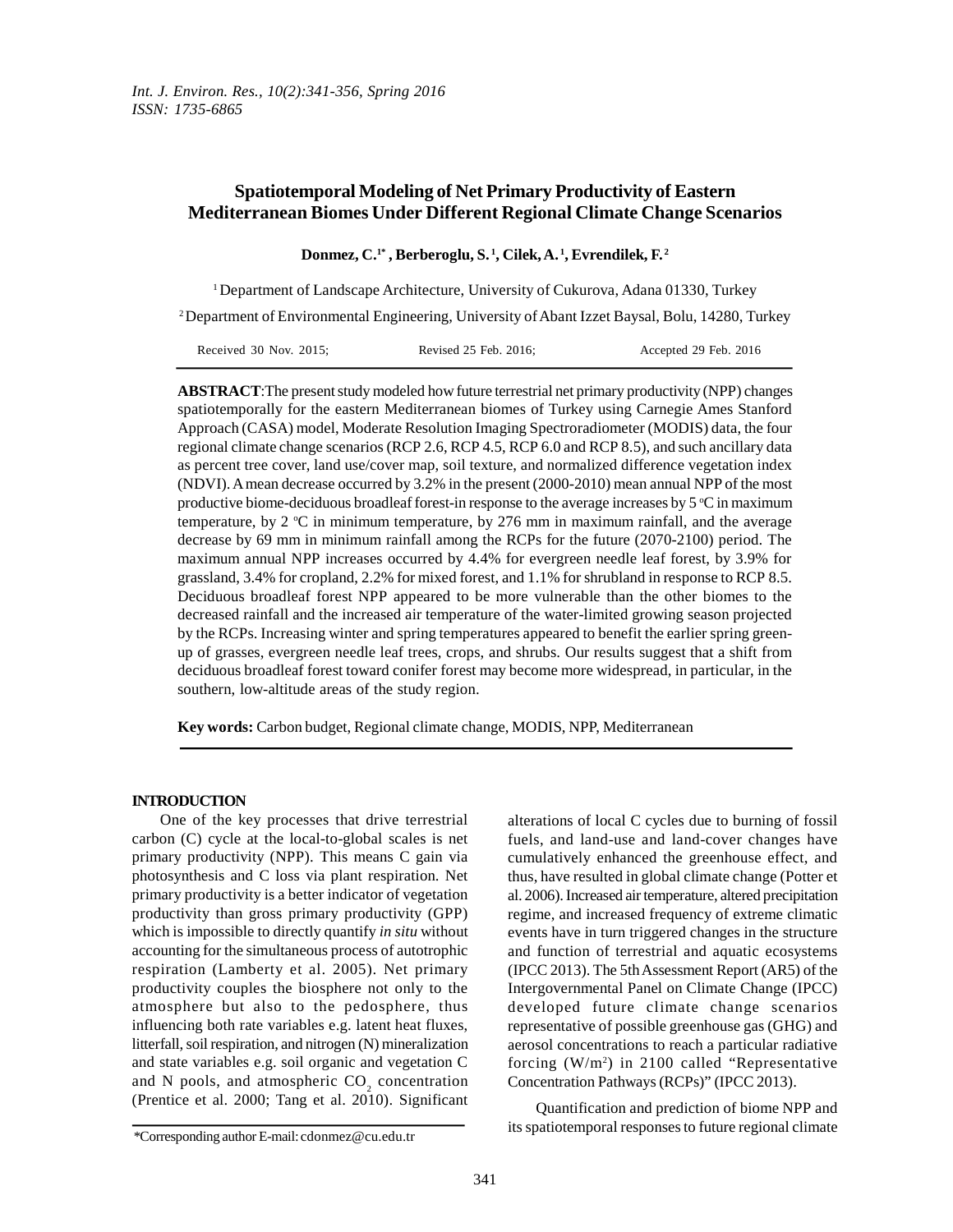change scenarios are of great importance to policy makers, institutions of natural resource management, and stakeholders to secure and enhance C sequestration potential of terrestrial and aquatic biomes (Wang et al. 2011; Evrendilek, 2014). This is in particular true for biological productivity and diversity of Mediterranean biomes whose vulnerability to climate change has been already high due to the combined effects of aridity and anthropogenic disturbances that existed historically. Direct *in situ* measurements of biome NPP are limited by cost, time, and spatiotemporal coverages, whereas NPP estimates based on remote sensing and biogeochemical models provide information in time and space series at wide ranges of spatiotemporal resolutions (Houghton 2005; Tang et al. 2010). Various biogeochemical models have been used to quantify impacts of regional climate change  $NPP = f(NDVI)x$   $PAR \times \varepsilon \times g(T) \times h(W)$ projections over the Mediterranean biomes on magnitude, rate, and direction of changes in NPP. However, to the authors' best knowledge; there exist no process-based modeling studies about spatiotemporal NPP dynamics over the vast areas of complex Mediterranean terrain in Turkey. The objectives of this study were to quantify NPP for the entire eastern Mediterranean biomes of Turkey using Carnegie Ames Stanford Approach (CASA) model and Moderate Resolution Imaging Spectroradiometer (MODIS) data in response to the four RCP climate change scenarios.

#### **MATERIAL & METHODS**

Study region: The eastern Mediterranean region of Turkey covers an area of ca.  $76123 \text{ km}^2 (38\% \text{ of the})$ entire Turkish Mediterranean region of 198165 km<sup>2</sup>) and has the characteristic Mediterranean climate with mild, rainy winters and hot, dry summers (Fig. 1). The altitudinal range of the study region varies between 0 m and 3700 m above sea level (Fig. 1), with mean annual minimum and maximum values ranging from 375 mm to 1003 mm for rainfall and from -2  $\degree$ C to 19  $\degree$ C for air temperature, respectively (Fig. 2). The region has mountainous terrain with diverse micro climate and Mediterranean vegetation belts, with the neighboring Taurus Mountain range separating it from the central Anatolian steppe. Major evergreen needle leaf tree species are Pinus nigra, Pinus brutia, Cedrus libani, Abies cilicica, and Juniperus excels, while deciduous broadleaf tree species include Fagus orientalis, Quercus cerris, Fraxinus ornus, and Carpinus orientalis (Yilmaz 1998; Donmez et al. 2011). Dominant shrubland species include both maquis elements (e.g. Quercus coccifera, Arbutus unedo, Phillyrea latifolia, Pistacia lentiscus, Juniperus oxycedrus, Mrytus communis, Ceratonia siliqua, Spartium junceum, Nerium oleander, and Laurus nobilis) and garrigue elements (e.g. Cistus

salvifolius, and Sarcopoterium spinosum), while dominant herbaceous species of grassland include Triticum dicoccoides, Alopecurus myosuroides, Hordeum bulbosum, Bromus intermedius, Trifolium campestre, and Acantholimon and Astragalus species (Ozturk et al. 2002).

Model description: The CASA model was used to estimate present and future spatiotemporal dynamics of annual and monthly biome NPP in the study region at a 250-m resolution as a function of absorbed photosynthetically active radiation (APAR), and mean light use efficiency () as follows (Potter et al. 1993, 2003):

$$
NPP = APAR \times \varepsilon
$$

where  $APAR$  (MJ/m<sup>2</sup>/month) is a function of normalized difference vegetation index (NDVI) (APAR/ PAR H" NDVI), and down welling photosynthetically active radiation (PAR, MJ/m<sup>2</sup>/month), while (in g C/ MJ) is a function of the maximum achievable light utilization efficiency. Light use efficiency is adjusted by such stress-induced reduction factors as temperature  $[g(T)]$  and water  $[h(W)]$  (Potter et al., 2004). In addition, the maps of percent tree cover, land use/ cover, and soil texture were used to run the model at a 250-m spatial resolution on a monthly basis. A flow chart of the methodology is shown in Fig. 2.

NPP models driven by satellite data have many advantages over models driven only by climate and/or resources both for detecting global change and for yielding temporally and spatially resolved fields of NPP. The biological basis of the links between the inputs and the outputs for a model like CASA are feasible since they use actual data set including several biophysical variables such as land cover, soils and topography (Field et al., 1995). In this regard, the CASA model was chosen in this study to estimate regional NPP dynamics in a complex Mediterranean region.

Remotely sensed imagery: Remotely sensed data used in this study were based on MODIS 16-day composite data obtained from the National Aeronautics and Space Administration (NASA) at a 250-m spatial resolution with 36 spectral bands (NASA 2013). A total of 71 MODIS images acquired between 01.04.2000 and 31.10.2014 were used for land use/cover classification. The following spectral bands are primarily used for analyses of vegetation and land surface in land use/ cover classification: blue (459–479 nm), green (545– 565 nm), red (620–670 nm), near infrared (841–875 nm and 1230–1250 nm), and shortwave infrared (1628–1652 nm and 2105–2155 nm) (Gobron et al. 2000, Wang et al.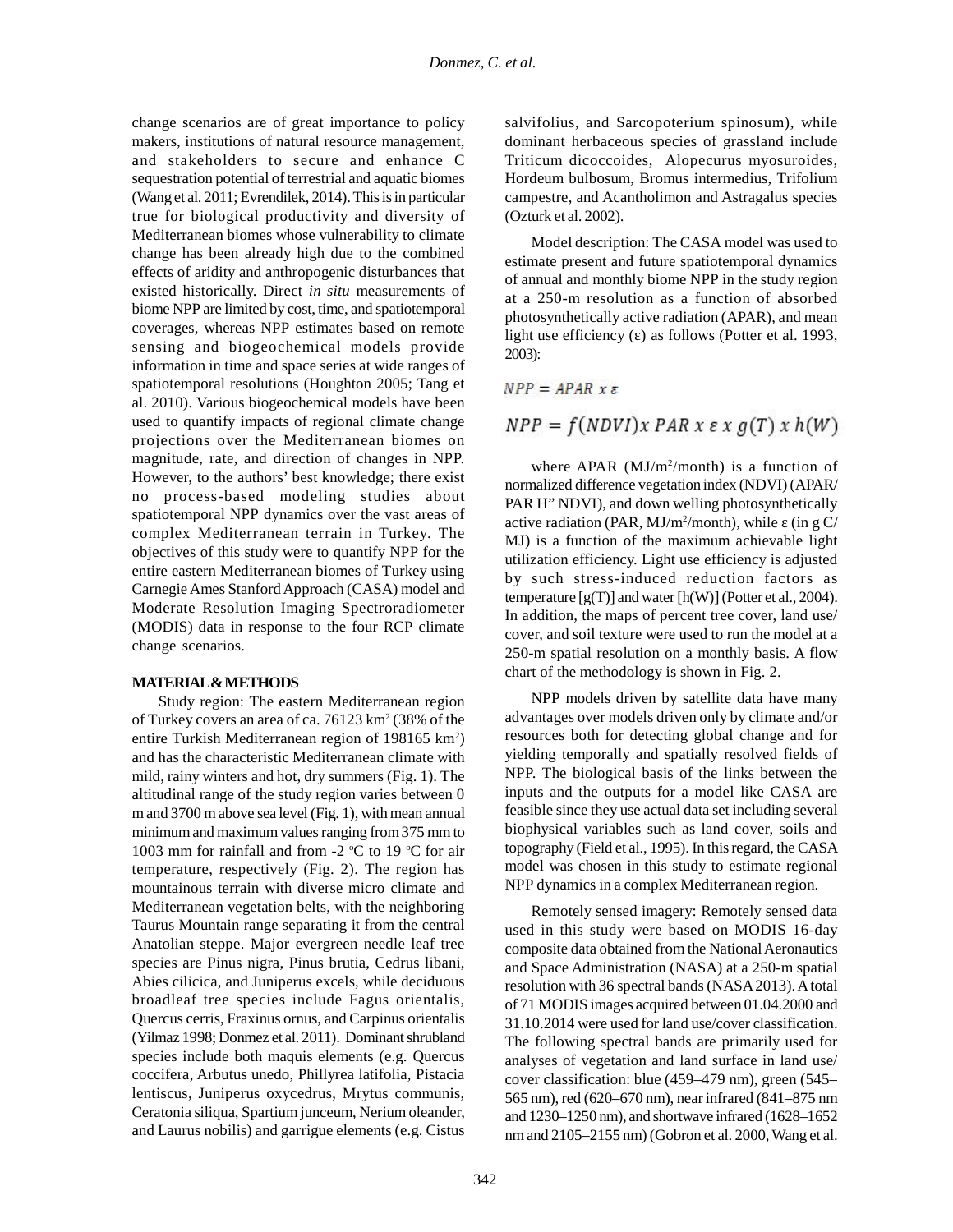

**Fig. 1. Location of the eastern Mediterranean region of Turkey**



**Fig. 2. Flow chart of the metholodology.**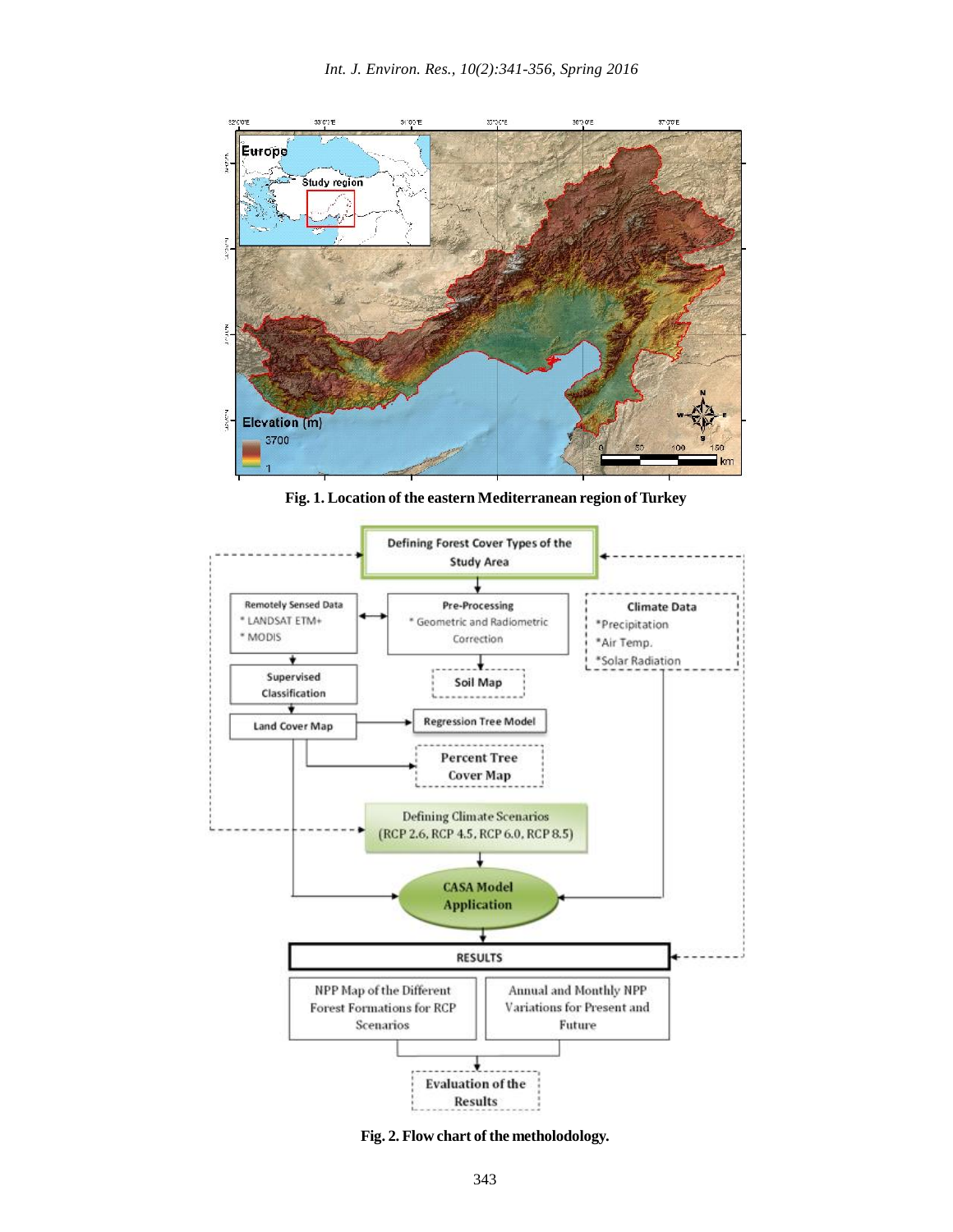2013). These images were geometrically corrected according to WGS 84 Datum and the ED 1950 coordinate system. The MODIS/Terra NDVI images (L3 Global) at a 250-m spatial resolution were extracted and inputted to the CASA model for the study area in order to account for spatiotemporal variations in APAR and photosynthetic activity.

Present and future climate data: Daily meteorological data between 01.01.2000 and 31.12.2010 used in this study were obtained from 69 meteorological stations and included rainfall, solar radiation, and air temperature (Turkish State Meteorological Service, 2012). The daily meteorological data were aggregated on a monthly basis, co-krigged using Digital Elevation Model (DEM) and inputted into the CASA model as the main driving variables at a 250-m spatial resolution. Future climate projections for changes in temperature and rainfall by the year 2100 for the eastern Mediterranean region of Turkey were derived from the HadGEM2-ES simulations driven by the four RCPs at a 1-km spatial resolution described below. These climate change simulations were obtained from the WorldClim research group (WorldClim 2013) and were downscaled to a 250-m spatial resolution and inputted to the CASA model. The HadGEM2-ES global model is based on a fully coupled atmosphere-ocean general circulation model (HadGEM2) developed by the UK Met Office Hadley Centre, with additional dynamic representation of global-scale biogeochemical processes of terrestrial and aquatic ecosystems, at an atmospheric resolution of  $1.875^{\circ} \times 1.25^{\circ}$  with 38 vertical levels, and at a temporal resolution of 30 min (Collins et al. 2011; Jones et al. 2011).

The RCP projections are the most recent climate change projections developed in the Fifth Assessment of the IPCC report as part of the Coupled Model Intercomparison Project Phase 5 (CMIP5) (Hijmans et al. 2005; WorldClim 2013). The four climate change scenarios were generated by four integrated assessment models as follows: RCP 2.6 by Integrated Model to Assess the Global Environment (IMAGE) (van Vuuren et al. 2007), RCP 4.5 by Mini-Climate Assessment Model (MiniCAM) (Clarke et al. 2007), RCP 6.0 by Asia-Pacific Integrated Model (AIM) (Hijioka et al. 2008), and RCP 8.5 by Model for Energy Supply Strategy Alternatives and their General Environmental Impact (MESSAGE) (Riahi et al. 2007). The four RCPs for the 2070-2100 period, and the baseline condition for the 2000-2010 period were presented in Figs. 3 and 4 for the study region in terms of their associated spatiotemporal variations of mean atmospheric  $CO_2$  concentration, air temperature and rainfall.

Ancillary data: The MODIS land cover product was used to classify vegetation types and land use/ cover types according to the CORINE land classification scheme at a 250-m spatial resolution. Soil texture map at a 250-m spatial resolution was based on the FAO classification system of five classes by which one of the designations "coarse", "medium", "fine", and "very fine" or their combination was assigned to the dominant soil type based on the relative fraction of clay, silt, and sand contents present in the top 30 cm of soil (Potter et al. 2003). The classes derived from the pedotransfer rules and expert opinions, and soil classification map at a scale of 25000 were also utilized for this study. Regression Tree (RT) algorithm (Breiman et al. 1984; Loh, 2002; Tottrup et al. 2007) was used to predict percent tree cover over the study region. The maps of percent tree cover, land use/cover, and soil texture were also used at a 250-m spatial resolution prior to being fed into the CASA model.

Statistical analyses: Pearson's correlation analysis was carried out to detect strength and direction of linear relationships between measured versus estimated data. Tukey's multiple comparison test following oneway analysis of variance (ANOVA) was performed to capture significant differences in mean NPP values among the RCPs and the baseline condition. One sample *t* test was used to test significant differences between mean NPP simulated for each biome under the RCPs and mean biome NPP under the baseline condition. The significance level of  $p < 0.05$  was adopted for hypothesis testing. All the statistical analyses were performed using Minitab 17.0.

#### **RESULTS & DISCUSSION**

NPP simulations under baseline condition: The land use/cover map generated in this study included the following six biomes: deciduous broadleaf forest, mixed deciduous broadleaf and evergreen needle leaf forest, evergreen needle leaf forest, grassland, shrubland, and cropland (Fig. 5). Accuracy analysis was carried out comparing the land use/cover classification map and the ground truth data collected from field campaigns (Table 1). The resulting percent tree cover map derived from RT is shown in Fig. 6. Accuracy of the percent tree cover map was defined using correlation coefficient (*r*) which was 0.76 which indicated the RT model quantified the spatial distribution of forest types within a reasonable accuracy for the study region. Our simulations under the baseline (2000-2010) climate condition across the study region showed that the Mediterranean biome NPP ranged monthly from 29  $gC/m^2$  for shrubland in November to 325 gC/m<sup>2</sup> for deciduous broadleaf forest in June during the vegetation period of April to November (Fig. 7) and spatially from close to zero for fallow or uncultivated cropland to 3.2  $kgC/m^2$  for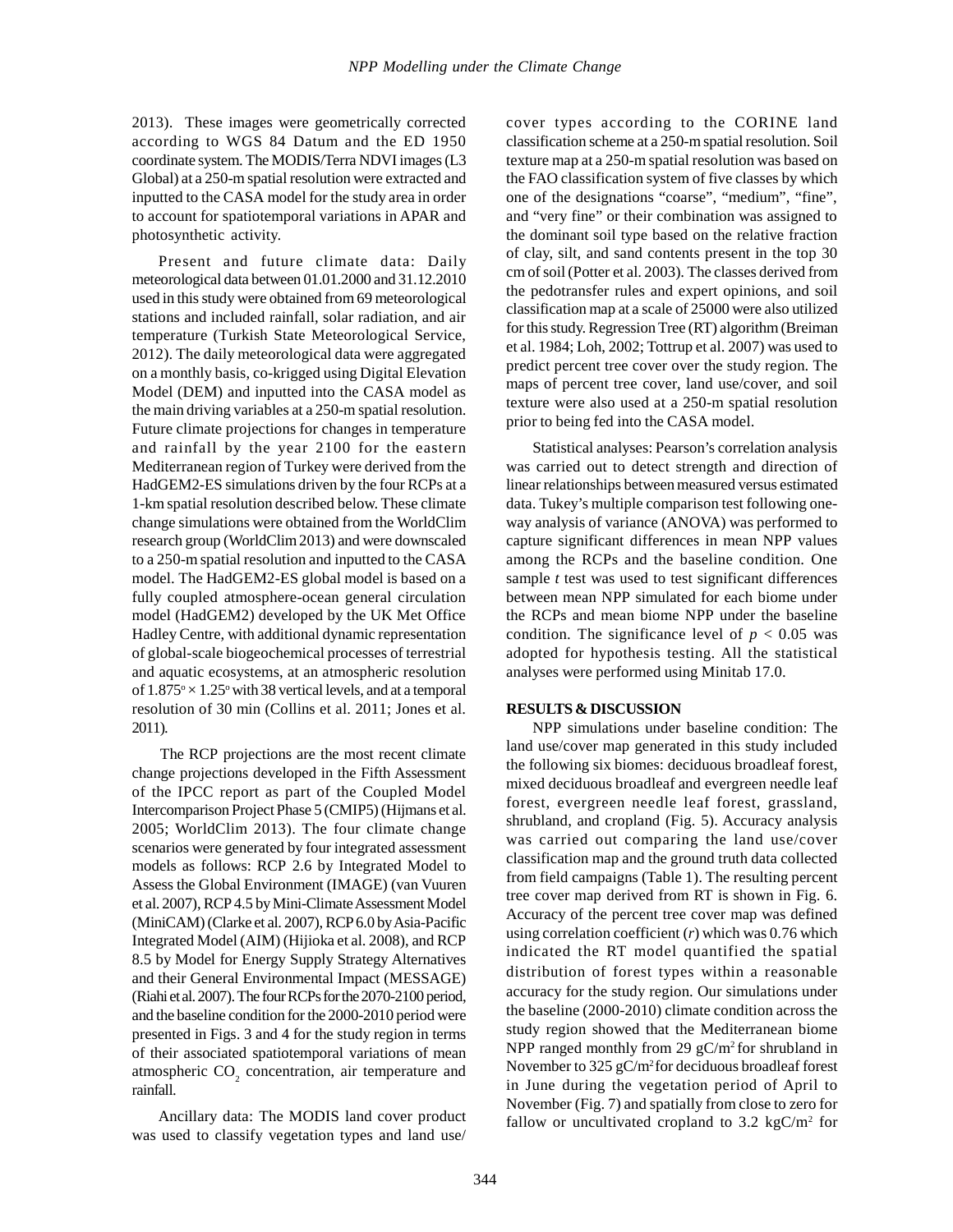

**Fig. 3. A spatiotemporal comparison among the baseline (2000-2010) condition, and future (2070-2100) RCP scenarios across the eastern Mediterranean region of Turkey**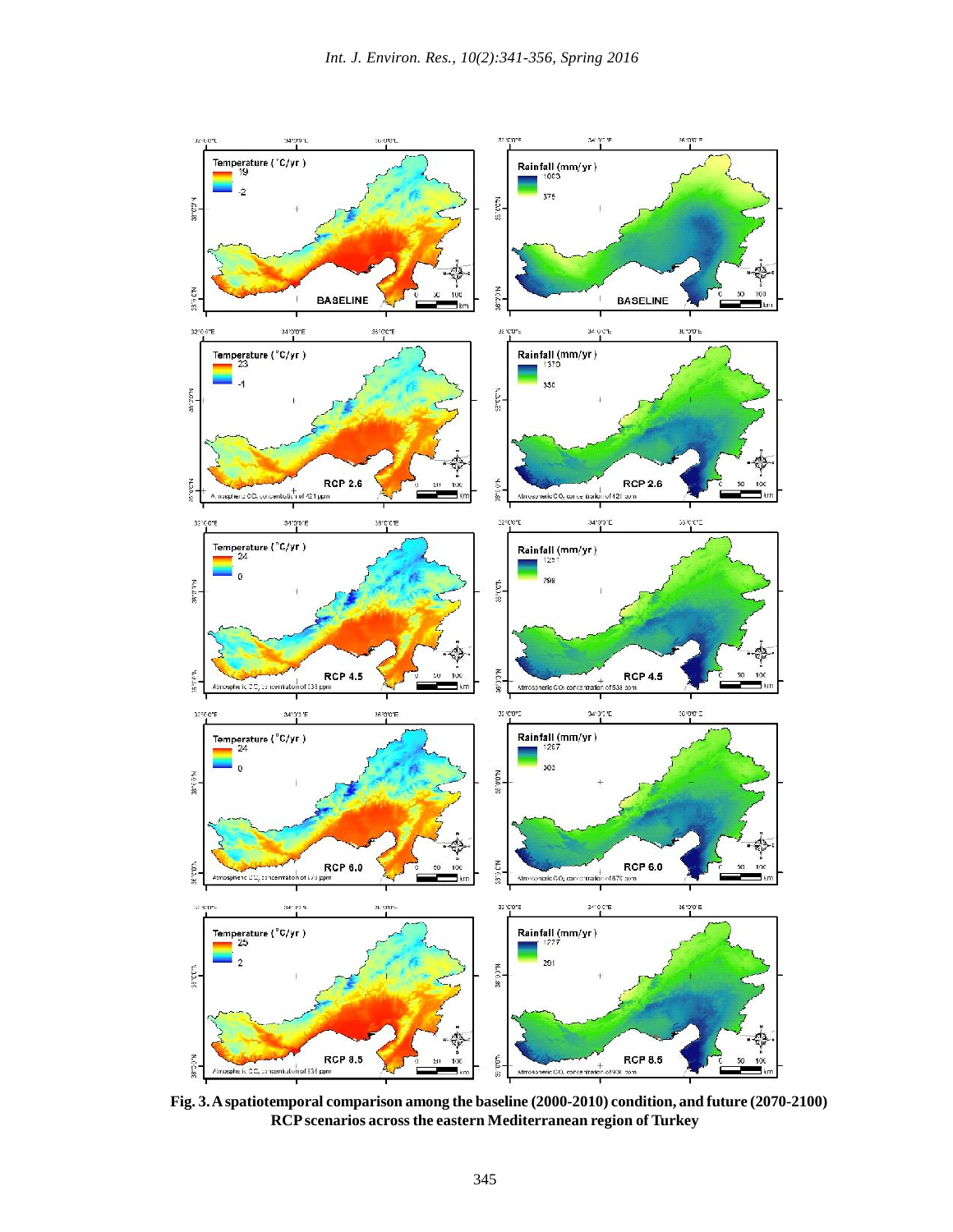

**Fig. 4. Mean monthly comparisons among the baseline (2000-2010) and future (2070-2100) climate conditions in terms of air temperature and rainfall across the eastern Mediterranean region of Turkey**

deciduous broadleaf forest on an annual basis (Fig. 8). Mean annual NPP under the baseline condition varied between  $452 \pm 244$  gC/m<sup>2</sup> for shrubland and  $1529 \pm 378$  $gC/m^2$  for deciduous broadleaf forest, with the mean  $r_{\text{inc}}$ terrestrial NPP of  $881 \pm 380$  gC/m<sup>2</sup>/yr over the different biomes (Table 2). LPJ-GUESS simulations estimated mean terrestrial biome NPP at 380 gC/m<sup>2</sup>/yr across the EU for the 1961-1990 period (Morales et al. 2007). Cropland, shrubland, mixed forest, evergreen needle leaf forest, grassland, and deciduous broadleaf forest cover 40.0%, 23.3%, 19.5%, 7.8%, 7.6%, and 1.8% of the study region, respectively, (Table 2). The spatially varying extents of the biomes partly indicate the relative importance of their roles to the regional C cycle because their C source or sink strength depends not

only on their area but also on their rate and stock limits to sequester, store and retain C in soils and vegetation over the long-term, their vulnerability to humaninduced disturbances including climate change, and adoption of best management practices.

Spatiotemporal variations in climatic drivers under baseline condition and RCPs: A multiple comparison of the baseline condition (2000-2010) and the four climate change scenarios (2070-2100) is presented in Fig. 3 in terms of spatiotemporal variations in mean annual maximum and minimum air temperatures, mean annual maximum and minimum rainfall, and mean annual  $\frac{1}{2}$  concentration across the study region. Temporally, the average values of the RCPs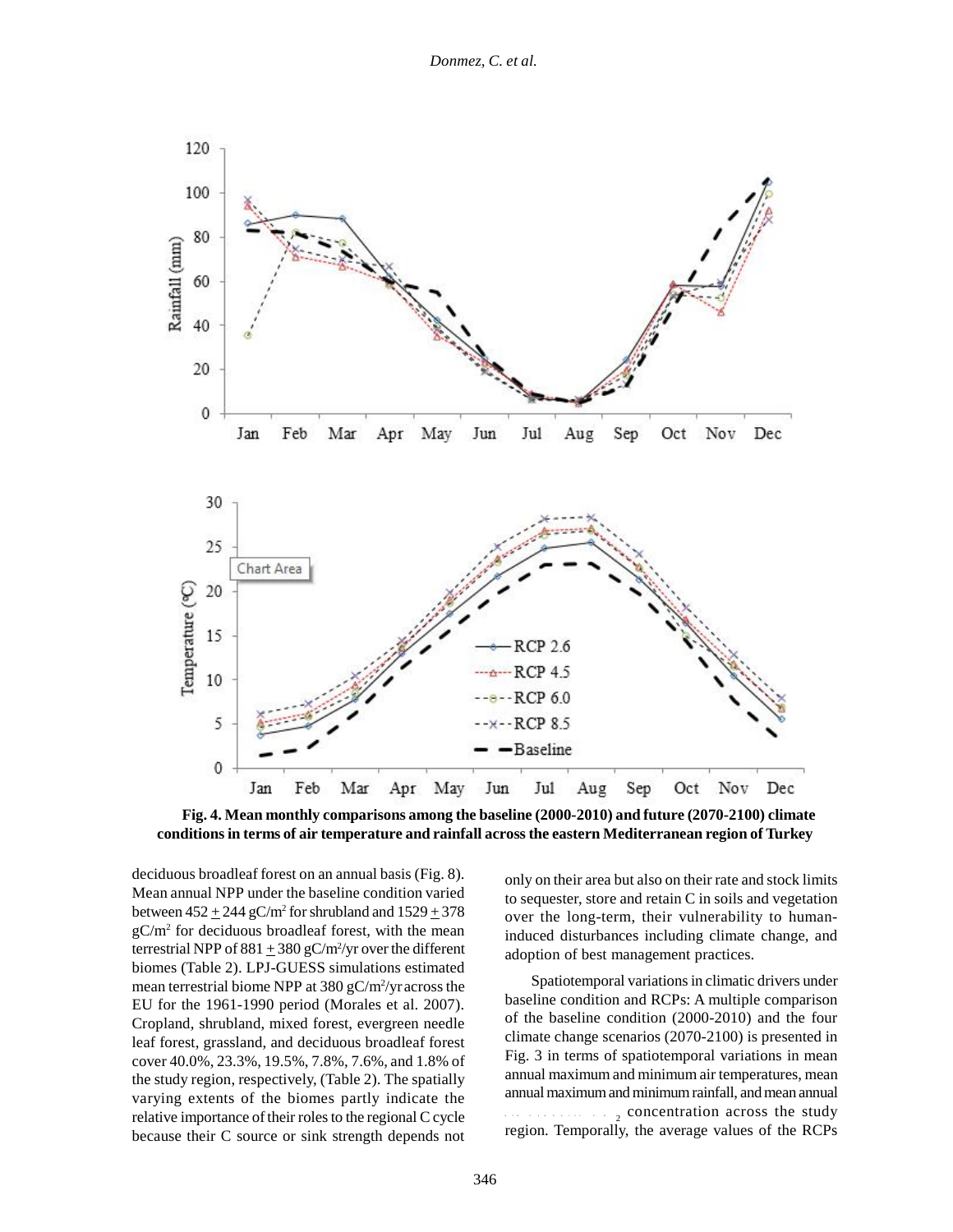

**Fig. 5. Land use and land cover map of the eastern Mediterranean region of Turkey inputted into the CASA model under the baseline (2000-2010) climate conditions (DBF: Deciduous broadleaf forest, MF: Mixed deciduous broadleaf and evergreen needle leaf forest, and ENF: Evergreen needle leaf forest)**

**Table 1. Accuracy assessment matrix of land use/cover classification for the study region**

| Land cover/use   | Producer's accuracy $(\% )$ | User's accuracy $(\% )$ | $Kappa(\%)$ |
|------------------|-----------------------------|-------------------------|-------------|
| <b>DBF</b>       | 85                          | 87                      | 87          |
| MF               | 78                          | 79                      | 81          |
| <b>ENF</b>       | 81                          | 79                      | 80          |
| Grassland        | 79                          | 81                      | 83          |
| Shrubland        | 81                          | 83                      | 84          |
| Cropland         | 86                          | 88                      | 89          |
| Overall Accuracy |                             |                         | 84          |



**Fig. 6. Percent tree cover map of the eastern Mediterranean region of Turkey inputted into the CASA model under the baseline (2000-2010) climate conditions**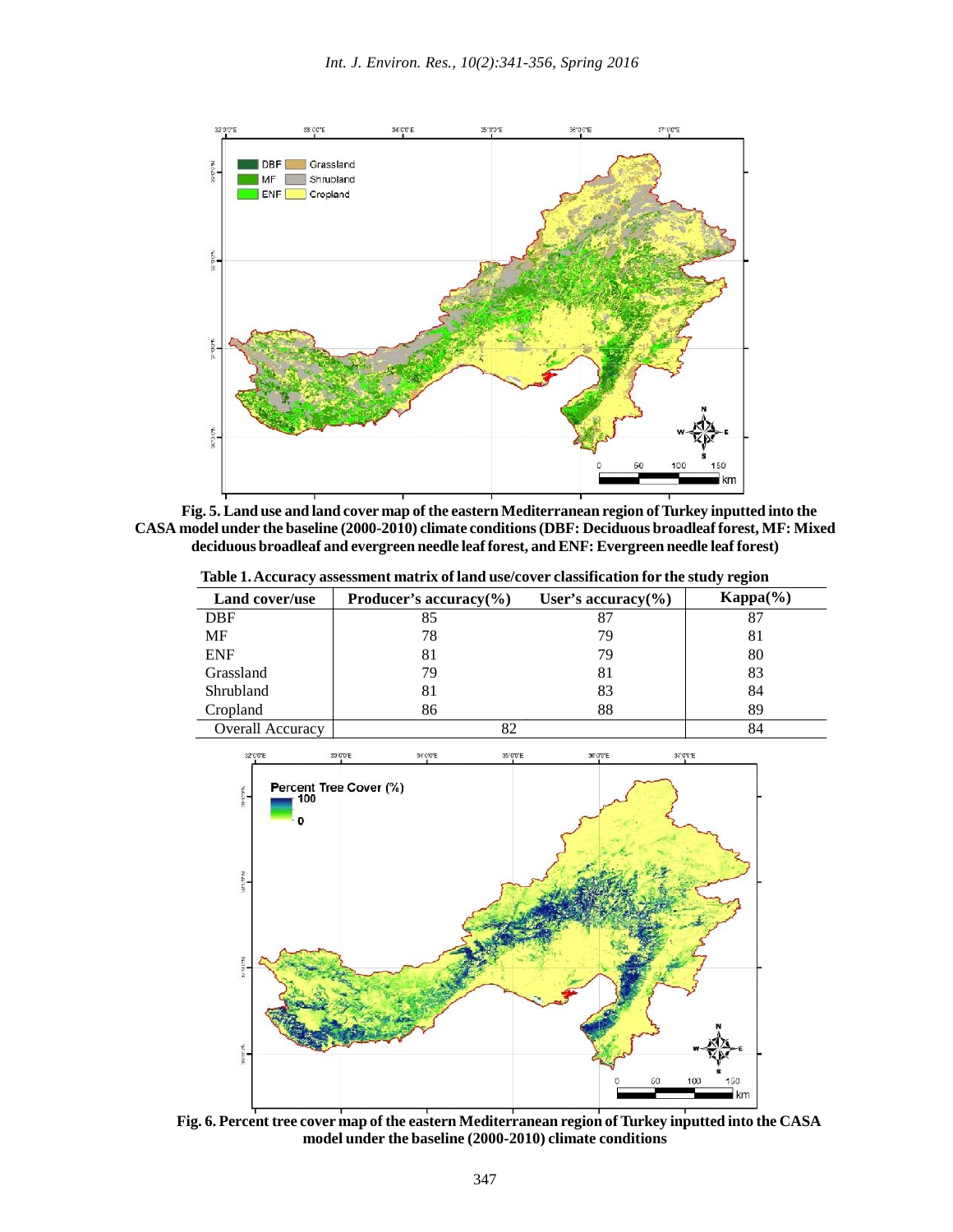

**Fig. 7. Temporal dynamics of mean monthly net primary productivity (NPP) of the eastern Mediterranean biomes of Turkey simulated by the CASA model under the baseline (2000-2010) climate conditions**



**Fig. 8. Spatial dynamics of mean annual net primary productivity (NPP) of the eastern Mediterranean biomes of Turkey simulated by the CASA model for the baseline period (2000-2010)**

indicated increases by  $26\%$  (5°C) and 113% (2°C) in mean annual maximum and minimum air temperatures, respectively, by 27% (276 mm) in mean annual maximum rainfall and a decrease by 18% (69 mm) in mean annual minimum rainfall. The monthly changes in mean rainfall were such that rainfall decreased during both the earlyto-middle growing season from May to July and the late growing season from October to November but increased during the period of August to October (Fig. 4). Spatially, the distinct difference in rainfall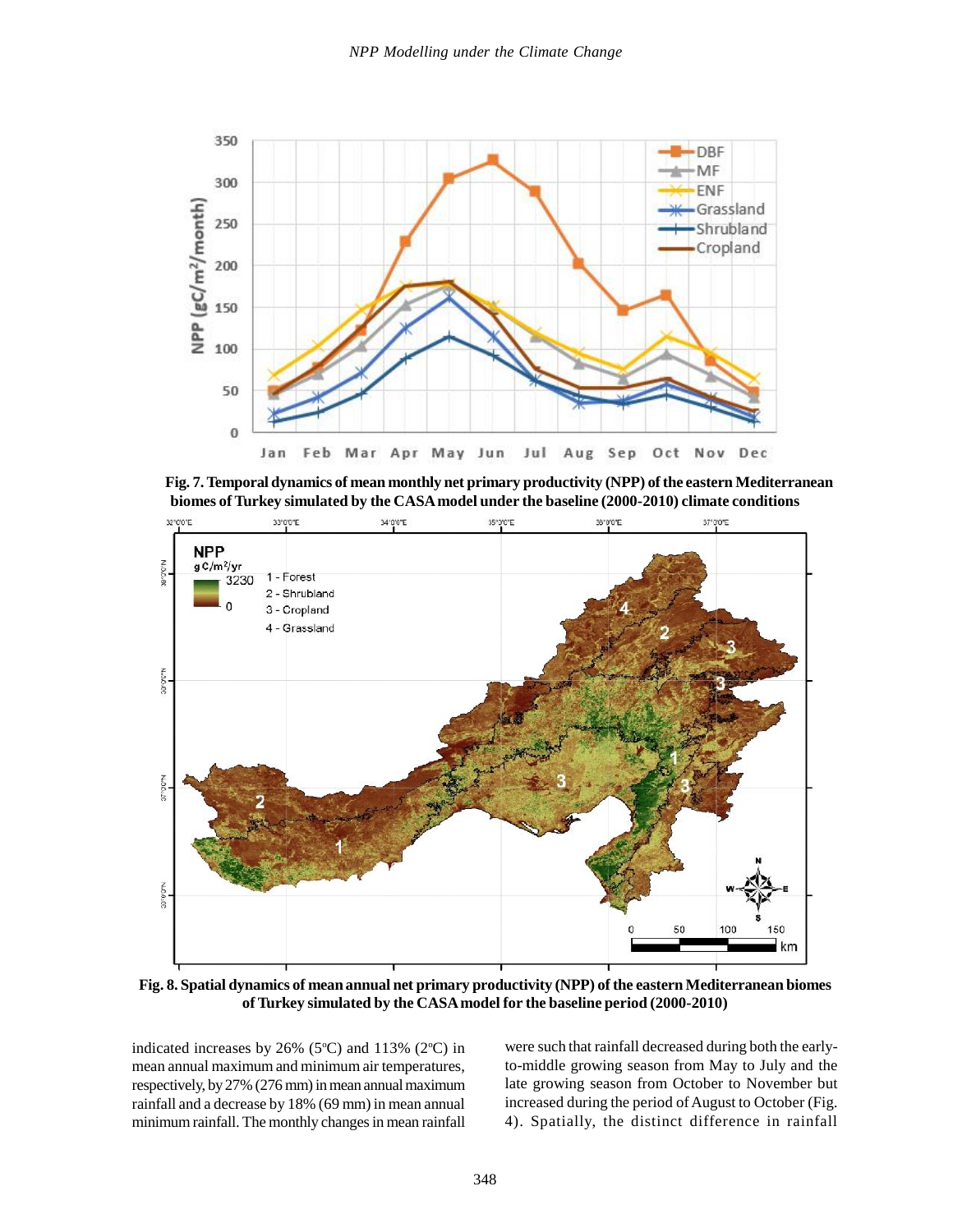distribution between the baseline condition and the RCPs was that the spatial extent of the mean annual minimum rainfall localized along the northern edges of the study region under the baseline condition decreased significantly over the same area under the RCPs (Fig. 2). Similarly, the spatial extent of mean annual minimum temperature in the northern sections under the baseline condition increased noticeably, thus creating localized climate cooling over the same area under the RCPs 4.5 and 6.0 (Fig. 3). On a monthly scale, mean annual air temperature relative to the baseline condition was higher in increasing order in response to the RCPs 2.6, 6.0, 4.5 and 8.5, respectively. The RCP 2.6 as the lowest emission and radiative forcing scenario representative of the most severe mitigation measures limited mean minimum and maximum temperature increases to  $1^{\circ}$ C (50%) and  $4^{\circ}$ C (21%), respectively, mean minimum rainfall decrease to 45 mm (12%), and mean maximum rainfall increase to 267 mm (37%) by the 2070-2100 period. The RCP 8.5 mean minimum and maximum temperatures are projected to increase by 4°C  $(200\%)$  and  $6^{\circ}$ C $(32\%)$ , while the RCP 8.5 mean minimum and maximum rainfall is projected to decrease by 84 mm (22%) and to increase by 224 mm (22%), respectively, for the same time period. Mean minimum and maximum temperatures are expected to increase at the same rate by  $2^{\circ}$ C (100%) and  $5^{\circ}$ C (26%), respectively, under the intermediate climate change scenarios represented by RCP 4.5 and RCP 6.0. However, the RCP 4.5 scenario projects 16 mm less increase in mean maximum rainfall and 4 mm more decrease in mean minimum rainfall than the RCP 6.0 scenario.

NPP simulations under baseline condition versus RCPs: There was no significant difference between the baseline condition and the RCPs in terms of mean annual biome NPP  $(p > 0.05)$ . The mean terrestrial biome NPP of the study region varied between  $877 + 360$  gC/  $\text{m}^2/\text{yr}$  under RCP 2.6 and  $894 \pm 363$  gC/m<sup>2</sup>/yr under RCP artist 8.5, with the grand mean of  $885 \pm 7$  gC/m<sup>2</sup>/yr. The mean NF annual biome NPP under the baseline condition decreased by 0.5% under RCP 2.6 and increased by 0.7%, 0.1%, and 1.4% under the RCPs 4.5, 6.0 and 8.5, respectively. Bonan (2008) reported that NPP of global terrestrial biomes decreased by up to  $6\%$  °C<sup>-1</sup> in seven process-based models and increased by 1 to 2% °C-1 in four process-based models. The overall slight increase in the mean present annual NPP over the study region in response to the RCPs suggests that the enhanced NPP (negative feedback) of grassland, evergreen needle leaf forest, cropland, mixed forest, and shrub land on average slightly more than offset the decreased NPP (positive feedback) of deciduous broadleaf forest. The higher mean annual NPP of all

the terrestrial biomes by 0.4% under the RCPs than under the baseline condition may be attributed primarily to interaction impacts of the increases in mean annual air temperature and rainfall projected by the RCPs on NPP (Fig. 4).

When the mean annual NPP values were compared between the baseline condition and the average value of the RCPs, there was a decrease by 3.2% for deciduous broadleaf forest ( $p < 0.001$ ), whereas increases ranging from 0.7% for shrub land ( $p = 0.02$ ) to 2.8% for grassland  $(p = 0.01)$  occurred for the remaining biomes (Table 2). However, the mean annual NPP values of mixed and evergreen needle leaf forests increased by 0.9% and 2.4%, respectively, under the RCPs but did not differ significantly when compared to the baseline condition  $(p > 0.05)$ . Morales et al. (2007) used the LPJ-GUESS process-based ecosystem model driven by 10 regional climate model-generated climate scenarios over the European Union (EU) for the 2071– 2100 period. Morales et al. (2007) found that mean annual NPP increased by  $14.9 \pm 4.8\%$  for the southeast Mediterranean region of the EU  $(35-45)$ °N latitudes,  $18-35$ <sup>o</sup>E longitudes) including the western Mediterranean biomes of Turkey, by 75% for evergreen needle leaf forest, and by 5% for grassland over the southwest and southeast Mediterranean EU in response to mean temperature increase by 4.8°C and mean rainfall decrease by 16.4%. A mechanistic model used by Osborne et al. (2000) simulated that evergreen sclerophyllous shrub (locally known as maquis) NPP, on average, rose by 25% in Portugal, Spain, and France during the past century owing to  $CO_2$  fertilization and increased water use efficiency. The process-based model (GOTILWA+) simulations by Keenan et al. (2011) showed  $\mathrm{CO}_2$  fertilization to increase forest NPP despite increased drought stress by up to three times that of the non- $CO_2$  fertilization scenario by the 2050-2080 period and emphasized limits that soil organic C and nitrogen interactions pose to Mediterranean biome NPP stimulated by  $\mathrm{CO}_2$  fertilization. Such crop models as Daisy, CERES, and CropSyst applied to Spain by Olesen et al. (2007) so as to reflect southern European crop conditions under regional climate scenarios for 2071-2100 indicated a mean yield increase of 90% for spring wheat, but a yield decrease of 21% for both winter wheat and irrigated grain maize.

Regardless of the RCPs used, the monthly CASA model simulations indicated an increase of different magnitudes during the winter and spring (January-May) and a decrease of different magnitudes during the summer (June-September) in the NPP trajectories of all the biomes relative to the baseline condition (Figs. 89to 14). The simulated increases in mean annual NPP ranged from 0.4% with shrubland under the RCPs 2.6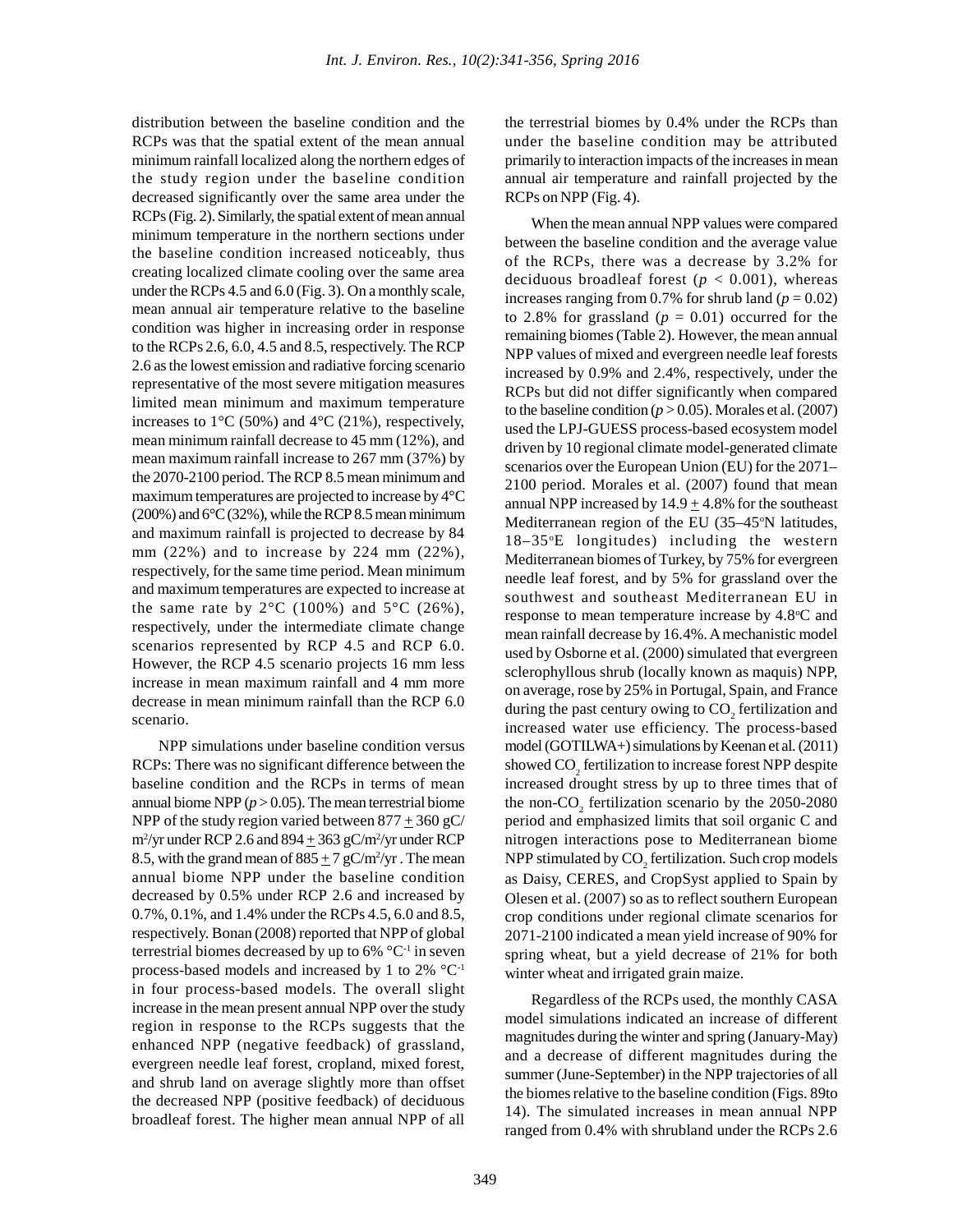and 6.0 to 4.4% with evergreen needle leaf forest under RCP 8.5. The simulated decrease in mean annual NPP varied between 0.2% with mixed forest under RCP 2.6 and 3.5% with deciduous broadleaf forest under RCP 2.6 (Table 2). This pattern suggests that deciduous broadleaf forest NPP is more vulnerable than the other biomes to the decreased rainfall and the increased air temperature of the water-limited growing season response to the mean increases in atmospheric CO<sub>3</sub> projected by the RCPs. In other words, the onset date of green-up, and thus, spring vegetation growth for deciduous broadleaf forest biomes in the study region period which were linked primarily to effects of CO<sub>3</sub> may not be significantly coupled with the mean air temperature increase and the rainfall increase or decrease of the pre-growing season before April. However, the rising winter and spring temperatures but the change in non-growing season rainfall appeared to benefit the earlier spring green-up, and thus, spring growth of grasses, evergreen needle leaf trees, crops, and shrubs in decreasing order of magnitude. Greater vulnerability of deciduous broadleaf forest than mixed and conifer forests to the decreased growing-season rainfall between both April and August and October and November may stem from the fact that growing-season evaporative fraction defined as the ratio of evapotranspiration (latent heat flux) to available energy as an indicator of physiological stress is generally greater over deciduous broadleaf forest than over conifer forest (Piao et al. 2006; Bonan

2008). Sabate et al. (2002) reported that simulation results of a process-based forest growth model (GOTILWA+) for the Mediterranean forests of *Pinus halepensis*, *P*. *pinaster*, *P*. *sylvestris*, and *Fagus sylvatica* in Italy and Spain, on average, showed 148% and 55% higher NPP values for evergreen needle leaf and deciduous broadleaf forests, respectively, in response to the mean increases in atmospheric  $CO_2$ <br>concentration ( $CO_2$  fertilization) by 90%, air temperature by 40% and rainfall by 40% projected for the 2090-2100 fertilization, and extended growing season. As a consequence of this future NPP response of deciduous broadleaf forest, a shift from deciduous broadleaf forest toward conifer forest may become more widespread, in particular, in the southern, low-altitude areas of the study region.

NPP simulations under RCPs: There was no significant difference among the RCPs in terms of mean annual biome NPP ( $p > 0.05$ ). The two extreme projections of RCP 8.5 (the business-as-usual GHG emissions scenario) and RCP 2.6 (the most severe mitigation measures) climate change scenarios exerted the most and least prominent influences on annual and monthly NPP values of all the biomes relative to the baseline condition, respectively (Figs. 8 to 13) (Table 2). Out of all the RCPs, the RCP 8.5-driven CASA simulations of mean annual NPP led to the most



**Fig. 9. Temporal net primary productivity (NPP) dynamics of evergreen needle leaf forest under the baseline climate condition and the four RCP scenarios**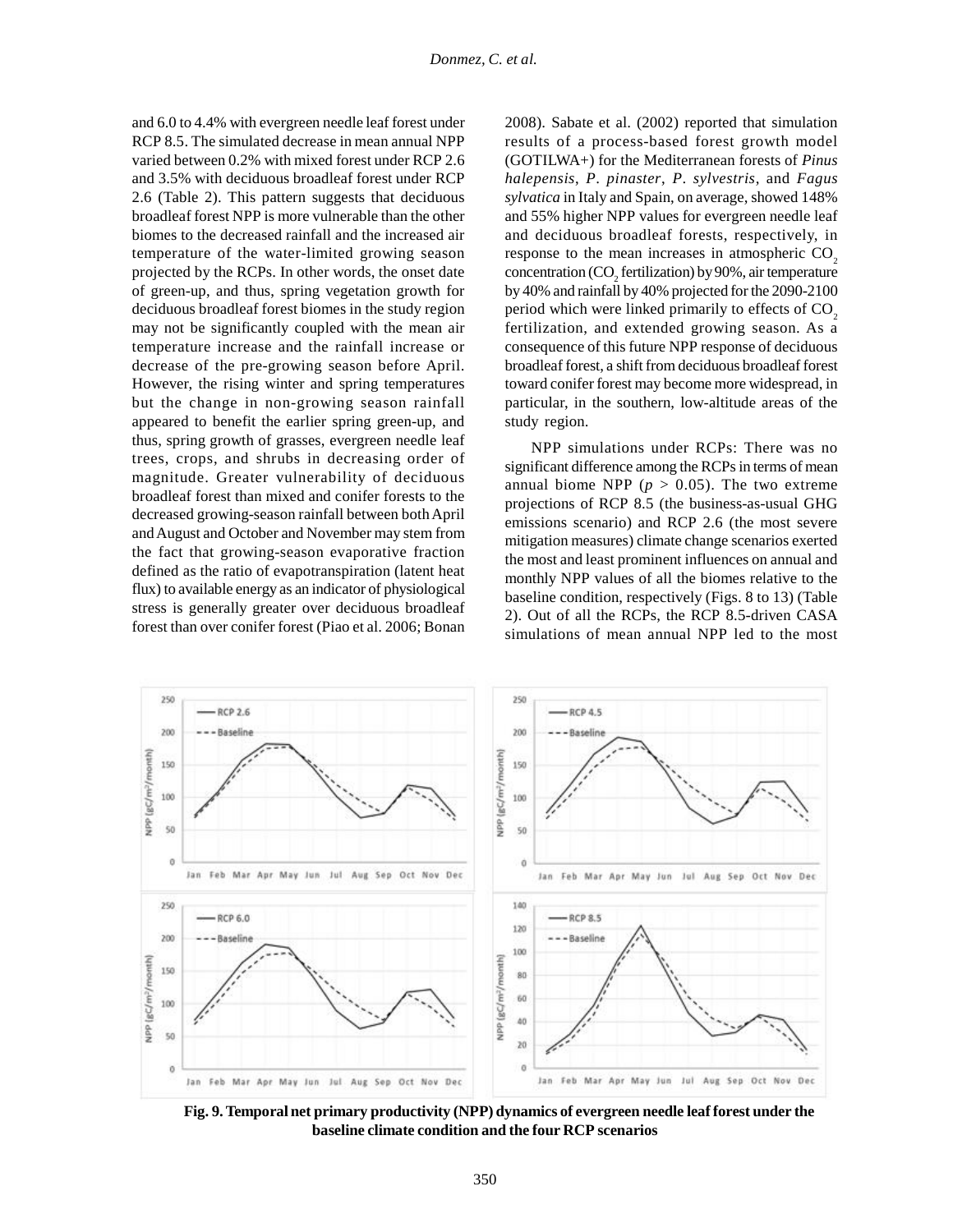

**Fig. 10. Temporal net primary productivity (NPP) dynamics of deciduous broadleaf forest under the baseline climate condition and the four RCP scenarios**



**Fig. 11. Temporal net primary productivity (NPP) dynamics of mixed deciduous broadleaf and evergreen needle leaf forest under the baseline climate condition and the four RCP scenarios**

increases by 4.4% with evergreen needle leaf forest, by 3.9% with grassland, by 3.4% with cropland, by 2.2% with mixed forest, and by 1.1% with shrubland and to the least decrease by 3% with deciduous broadleaf forest. On the contrary, the mean annual NPP simulations under the RCP 2.6 projection resulted in the least increases by 1.7% with grassland, by 1.1% with cropland, by 0.6% with evergreen needle leaf forest,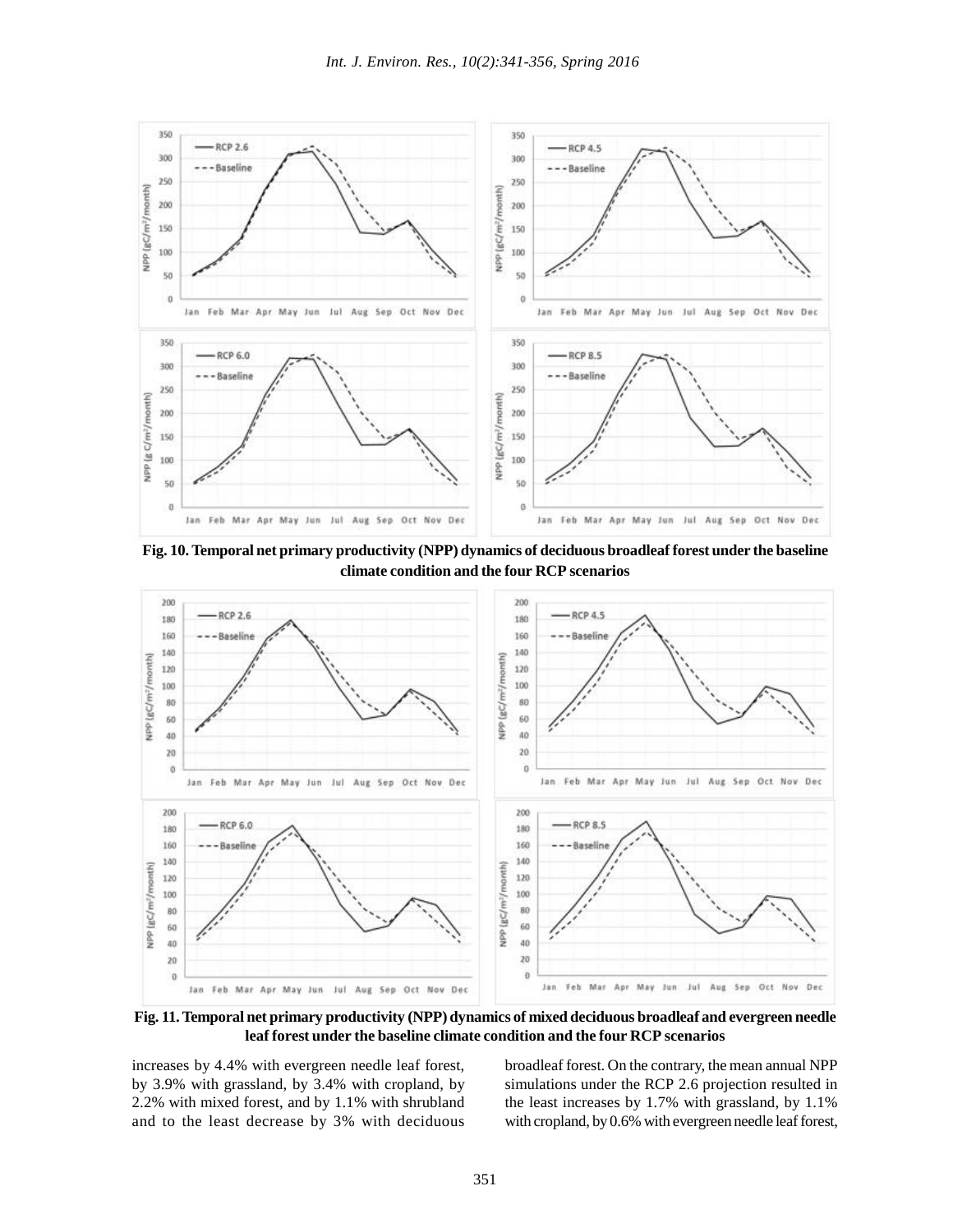

**Fig. 12. Temporal net primary productivity (NPP) dynamics of grassland under the baseline climate condition and the four RCP scenarios**



**Fig. 13. Temporal net primary productivity (NPP) dynamics of cropland under the baseline climate condition and the four RCP scenarios**

and by 0.4% with shrubland and in the most decreases by 3.5% with deciduous broadleaf forest, and by 0.2% with mixed forest.

Given the similar spatiotemporal distribution of temperature and rainfall under the RCPs 2.6 and 8.5

(Figs. 2 and 3), the higher mean annual biome NPP values under RCP 8.5 than RCP 2.6 can be attributed mainly to the higher magnitudes of the mean minimum and maximum temperature increases, and the resulting narrower temperature range (minimum minus maximum)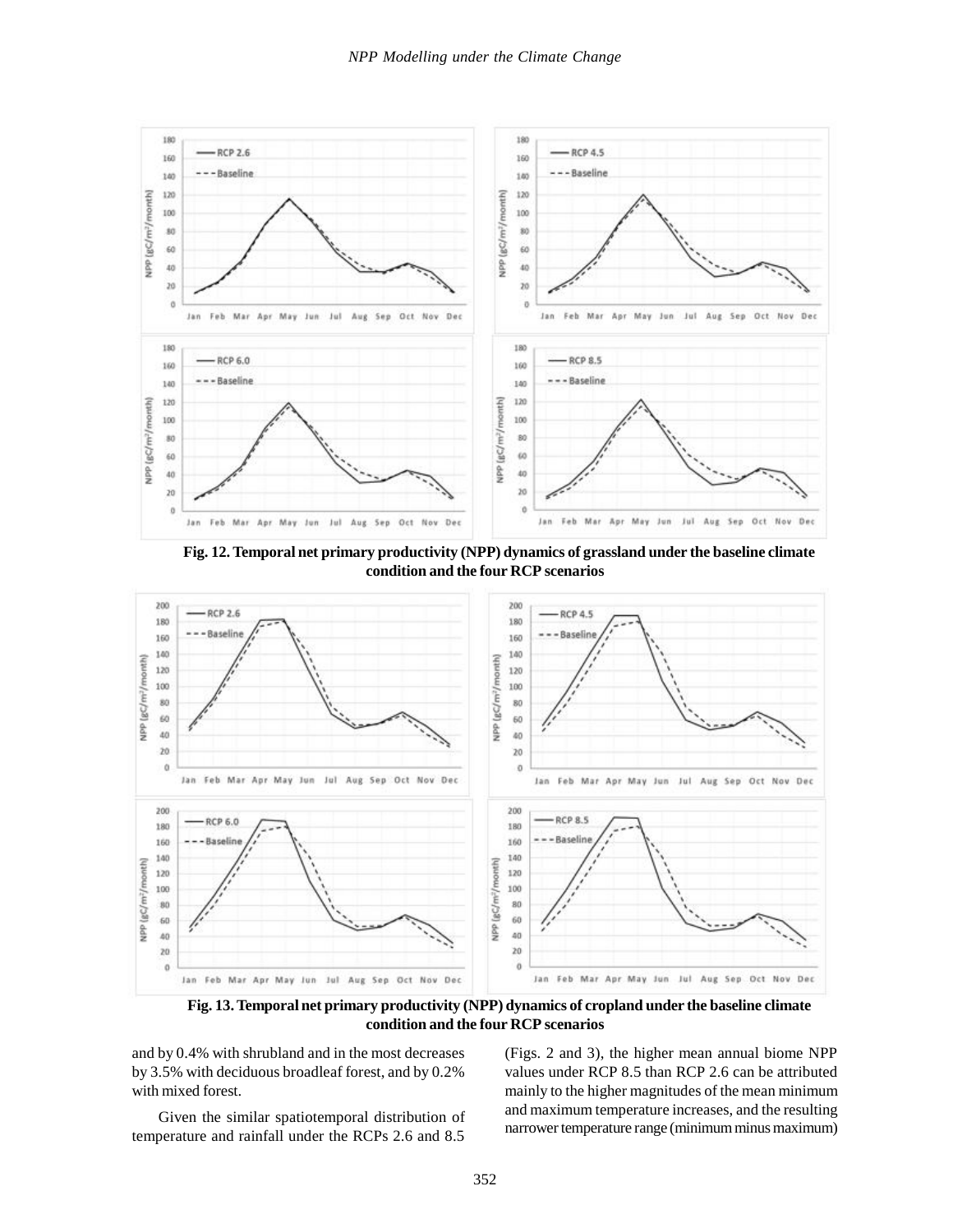

**Fig. 14. Temporal net primary productivity (NPP) dynamics of shrubland under the baseline climate condition and the four RCP scenarios**

| Table 2. Mean annual net primary productivity (NPP, gC/m <sup>2</sup> /yr) of the eastern Mediterranean biomes under the |  |
|--------------------------------------------------------------------------------------------------------------------------|--|
| baseline and RCP climate scenarios                                                                                       |  |

| and the four RCP scenarios |                            |                                                                                                                          |                                    |                 |                 |                |               |  |
|----------------------------|----------------------------|--------------------------------------------------------------------------------------------------------------------------|------------------------------------|-----------------|-----------------|----------------|---------------|--|
|                            |                            | Table 2. Mean annual net primary productivity (NPP, gC/m <sup>2</sup> /yr) of the eastern Mediterranean biomes under the | baseline and RCP climate scenarios |                 |                 |                |               |  |
| Land use/cover             |                            | <b>Mean NPP</b><br>$(gC/m^2/yr)$<br>Mean NPP $(gC/m^2/yr)$ in 2070-2100<br>in $2000 - 2010$                              |                                    |                 |                 |                | Grand<br>mean |  |
|                            | Area<br>(km <sup>2</sup> ) | <b>Baseline</b>                                                                                                          | <b>RCP 2.6</b>                     | <b>RCP 4.5</b>  | <b>RCP 6.0</b>  | <b>RCP 8.5</b> | change<br>(%) |  |
| DBF                        | 1402                       | $1529 + 378$                                                                                                             | $1476 +$<br>360                    | $1482 +$<br>362 | $1480 +$<br>362 | $1483 + 363$   | $-3.2$        |  |
| MF                         | 14873                      | $876 + 233$                                                                                                              | $874 + 233$                        | $887 + 241$     | $881 + 237$     | $895 + 246$    | 0.9           |  |
| <b>ENF</b>                 | 5911                       | $1042 + 257$                                                                                                             | $1048 +$<br>258                    | $1073 +$<br>267 | $1061 +$<br>263 | $1088 + 273$   | 2.4           |  |
| Grassland                  | 5754                       | $591 + 174$                                                                                                              | $601 + 177$                        | $610 + 181$     | $605 + 180$     | $614 + 184$    | 2.8           |  |
| Shrubland                  | 17699                      | $452 + 244$                                                                                                              | $454 + 249$                        | $456 + 255$     | $454 + 253$     | $457 + 260$    | 0.7           |  |
| Cropland                   | 30484                      | $797 + 80$                                                                                                               | $806 + 70$                         | $817 + 75$      | $812 + 60$      | $824 + 69$     | 2.2           |  |
| Grand<br>total/mean        | 76123                      | $881 + 380$                                                                                                              | $877 + 360$                        | $888 + 362$     | $882 + 362$     | $894 + 363$    | 0.4           |  |

under RCP 8.5 (23 $\textdegree$ C/yr) than RCP 2.6 (24 $\textdegree$ C/yr). Annually, 3°C higher mean minimum temperature and 2<sup>o</sup>C higher maximum temperature (the narrower temperature range) under RCP 8.5 than RCP 2.6 are most likely to have extended the length of the growing season, thus, increased all the biome NPP values by 1.9% more under RCP 8.5 than RCP 2.6. For example, Chmielewski and Rotzer (2001) found that an early winter or spring (February to April) warming of  $1 \,^{\circ}\mathrm{C}$ advanced the beginning of growing season by 7 days. There was a smaller difference in mean annual biome

NPP values between the RCPs 4.5 and 6.0 than between the RCPs 2.6 and 8.5. The slightly (0.6%) higher mean annual NPP value over the biomes under RCP 4.5 with lower mean annual minimum and maximum rainfall than under RCP 6.0 is most likely to result from the slightly higher mean monthly temperature under RCP 4.5 than under RCP 6.0, given the similar spatiotemporal distribution of temperature and rainfall. The spatial extent of NPP differences between the baseline condition and each of the RCPs according to the aggregated biome classification shows the maximum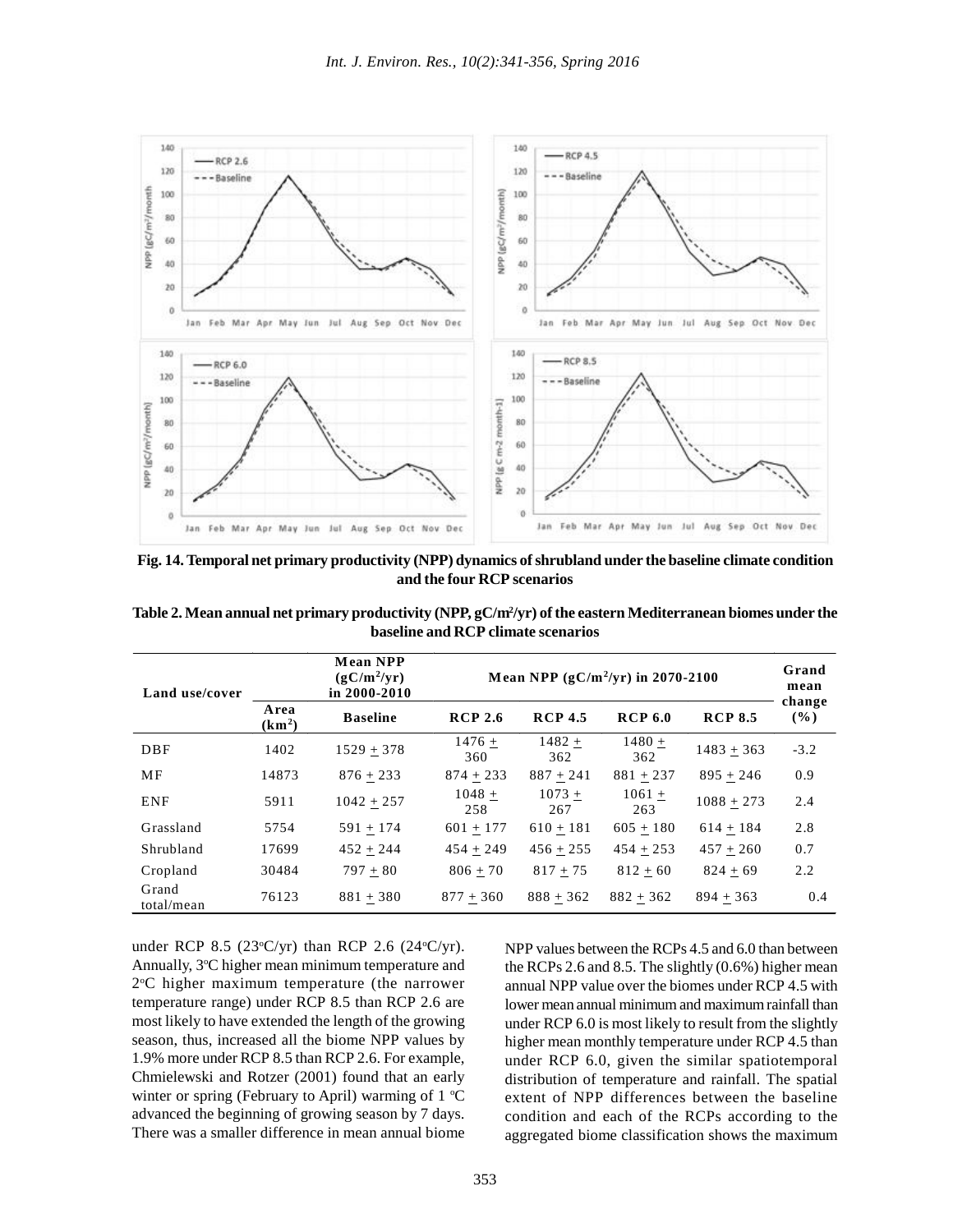*Donmez, C. et al.*



**Fig. 15. Spatiotemporal difference in mean annual biome NPP between the baseline (2000-2010) and future (2070-2100) climate conditions according to (a) RCP 2.6, (b) RCP 4.5, (c) RCP 6.0, and (d) RCP 8.5**

NPP decrease concentrated in the Middle Eastern parts where forests mostly exist and the maximum NPP increase in the eastern parts where forests and cropland mostly exist (Fig. 15).

#### **CONCLUSIONS**

The combined use of the CASA model, the MODIS data, and the interpolations of the baseline conditions and the regional climate change scenarios (RCP 2.6, RCP 4.5, RCP 6.0, RCP 8.5) yielded regionalscale insight into spatiotemporal NPP responses of the eastern Mediterranean biomes of Turkey between 2000-2010 and 2070-2100. The present study revealed that mean annual NPP increased for all the biomes except for deciduous broadleaf forest though not significant relative to the baseline condition. Our results showed a clear discrepancy of trajectory between deciduous broadleaf forest and the other biomes in terms of their NPP response to the RCPs. The present study did not take into account changes in biome redistribution,  $CO_2$  fertilization effect, soil nutrients and water, land use/cover, and management practices. In the future studies, interaction effects of the driving variables (e.g.  $\mathrm{CO}_2$  fertilization, changes in

minimum and maximum daytime versus nighttime temperatures, and management practices) should be quantified not only on all the ecosystem compartments (e.g. soil organic C pools, and soil water content) but also on both ecosystem structure (e.g. biodiversity, and herbivory) and function (e.g. nutrient and water cycles).

Under the RCP 2.6 scenario, annual NPP decreases from -53 gC/m<sup>2</sup> /yr for DBF formations whereas under the RCP 4.5 scenario, annual NPP is up to -47  $gC/m^2/yr$ . The results under both scenarios show that the larger decreases in NPP mainly occur in DBF formation, NPP of Grasslands is expected to increase approx. +2.8 % in total. Moreover, NPP of the land cover types of the study are will show a slight increase under RCP scenarios in future. Our study also indicated a strong correlation between and climate variables and regional NPP. Temperature is a key factor which significantly effects forest growth in the south part of the area. Both temperature and rainfall might be key factors on NPP. Temperature has the greater impact on NPP in karst areas particularly in Mediterranean regions. These analysis of the interactions among NPP and climate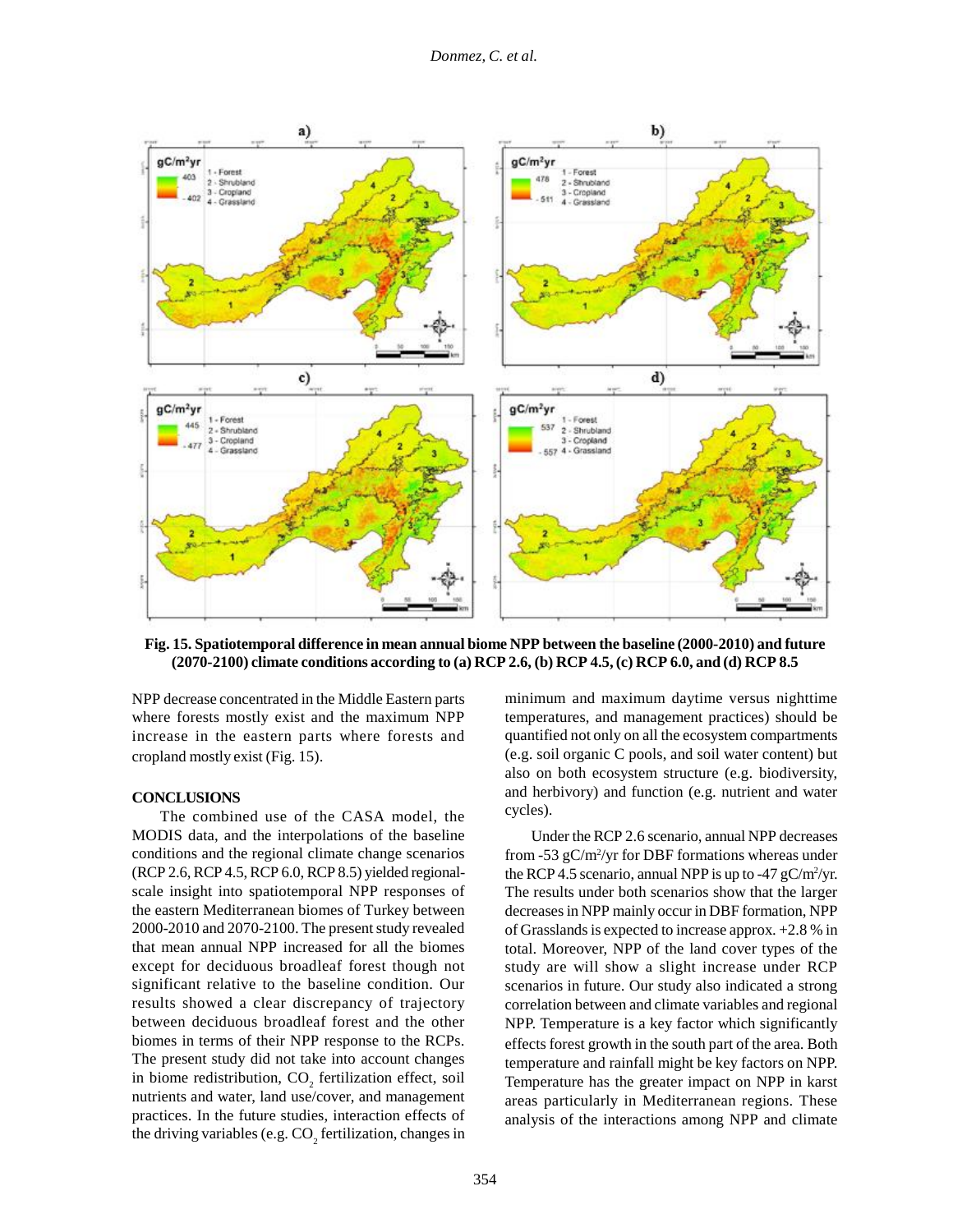variables has contributed to our understanding of vegetation productivity, especially in a complex Mediterranean watershed.

## **ACKNOWLEDGEMENTS**

This study was financially supported by the Scientific and Technological Research Council of Turkey (TUBITAK) (Grant No. CAYDAG-110Y338, TOVAG-JPN-04-103O011 and CAYDAG-114Y273) and by the Scientific Research Project Administration Units of Cukurova University (Grant No. ZF2010D8).

## **REFERENCES**

Bonan, G.B. (2008). Forests and climate change: forcings, feedbacks, and the climate benefits of forests. Science, **320,** 1444–1449.

Breiman, L., Friedman, J., Olshen, R.C. and Stone, C. (1984). Classification and Regression Trees. Chapman and Hall, New York.

Chmielewski, F.M. and Rotzer, T. (2001). Response of tree phenology to climate change across Europe. Agr. Forest Meteorol., **108,** 101–112.

Clarke, L., Edmonds, J., Jacoby, H., Pitcher, H., Reilly, J. and Richels, R. (2007). Scenarios of Greenhouse Gas Emissions and Atmospheric Concentrations. U.S. Climate Change Science Program and the Subcommittee on Global Change Research Synthesis and Assessment Product 2.1.

Collins, W.J., Bellouin, N., Doutriaux-Boucher, M., Gedney, N., Halloran, P., Hinton, T., Hughes, J., Jones, C.D., Joshi, M., Liddicoat, S., Martin, G., O'Connor, F., Rae, J., Senior, C., Sitch, S., Totterdell, I., Wiltshire, A. and Woodward, S. (2011). Development and evaluation of an Earth-System model–HadGEM2. Geosci. Model Dev., **4,** 1051–1075.

Donmez, C., Berberoglu, S. and Curran, P.J. (2011). Modelling the current and future spatial distribution of net primary production in a Mediterranean watershed. Int. J. Appl. Earth Obs. Geoinf. **6,** 336–345.

Evrendilek, F. (2014). Modeling net ecosystem  $CO_2$  exchange using temporal neural networks after wavelet denoising. Geogr. Anal **46,** 37–52.

Field, C.B., Randerson, J.T. and Malmstrom, C.M., (1995). Global Net Primary Production: Combining Ecology and Remote Sensing, Remote Sensing Environment, 51:74-88.

Gobron, N., Pinty, B., Verstraete, M.M. and Widlowski, J. L. (2000). Advanced spectral algorithm and new vegetation indices optimized for upcoming sensors: development, accuracy and applications. IEEE Trans. Geosci. Remote Sens., **38,** 2489–2505.

Hijioka, Y., Matsuoka, Y., Nishimoto, H., Masui, M. and Kainuma, M. (2008). Global GHG emissions scenarios under GHG concentration stabilization targets. J. Global Environ. Eng. **13,** 97–108.

Hijmans, R.J., Cameron, S.E., Parra, J.L., Jones, P.G. and Jarvis, A. (2005). Very high resolution interpolated climate

surfaces for global land areas. Int. J. Climatol., **25,** 1965– 1978.

Houghton, R.A. (2005). Aboveground forest biomass and the global carbon balance. Global Change Biol. **11,** 945–958.

IPCC. (2013). Summary for Policymakers. In: Climate Change. The Physical Science Basis. Contribution of Working Group I to the Fifth Assessment Report of the Intergovernmental Panel on Climate Change, edited by: Stocker, T.F., Qin, D., Plattner, G.-K., Tignor, M., Allen, S.K., Boschung, J., Nauels, A., Xia, Y., Bex, V., and Midgley, P.M., Cambridge University Press, Cambridge.

Jones, C.D., Hughes, J.K., Bellouin, N., Hardiman, S.C., Jones, G.S., Knight, J., Liddicoat, S., O'Connor, F.M., Andres, R.J., Bell, C., Boo, K.O., Bozzo, A., Butchart, N., Cadule, P., Corbin, K.D., Doutriaux-Boucher, M., Friedlingstein, P., Gornall, J., Gray, L., Halloran, P.R., Hurtt, G., Ingram, W., Lamarque, J.F., Law, R.M., Meinshausen, M., Osprey, S., Palin, E.J., Parsons Chini, L., Raddatz, T., Sanderson, M., Sellar, A.A., Schurer, A., Valdes, P., Wood, N., Woodward, S., Yoshioka, M., Zerroukat, M. (2011). The HadGEM2-ES implementation of CMIP5 centennial simulations. Geosci. Model Dev., **4,** 543–570.

Keenan, T., Maria Serra, J., Lloret, F., Ninyerola, M. and Sabate, S. (2011). Predicting the future of forests in the Mediterranean under climate change, with niche- and process-based models: CO<sub>2</sub> matters!. Global Change Biol. **17,** 565–579.

Lambertyü B., Stith T., Gower, S., Douglas, E. and Thornton, P. (2005). Reimplementation of the Biome-BGC model to simulate successional change. Tree Physiol., 25, 413–424. Loh, W.Y. (2002). Regression trees with unbiased variable selection and interaction detection. Stat. Sinica, **12,** 361– 386.

Morales, P., Hickler, T., Rowell, D.P., Smith, B. and Sykes, M.T. (2007). Changes in European ecosystem productivity and carbon balance driven by regional climate model output. Global Change Biol., **13,** 108–122.

NASA, (2013). Land Processes Distributed Archive Center Web Site, https://lpdaac.usgs.gov. Accessed 12 October 2014. Olesen, J.E., Carter, T.R., Diaz-Ambrona, C.H., Fronzek, S., Heidmann, T., Hickler, T., Thomas, L.U., Holt, T., Minguez, M.I., Morales, P., Palutikov, J., Quemada, M., Ruiz-Ramos, M., Rubæk, G.H., Sau, F., Smith, B. and Sykes, M.T. (2007). Uncertainties in projected impacts of climate change on European agriculture and terrestrial ecosystems based on scenarios from regional climate models. Climatic Change, 81: 123-143.

Osborne, C.P., Mitchell, P.L., Sheehy, J.E. and Woodward, F.I. (2000). Modelling the recent historical impacts of atmospheric  $CO<sub>2</sub>$  and climate change on Mediterranean vegetation. Global Change Biol., 6, 445–458.

Ozturk, M., Celik, A., Yarci, C., Aksoy, A. and Feoli, E. (2002). An overview of plant diversity, land use and degradation in the Mediterranean region of Turkey. Environ. Manage. Health, **13,** 442–449.